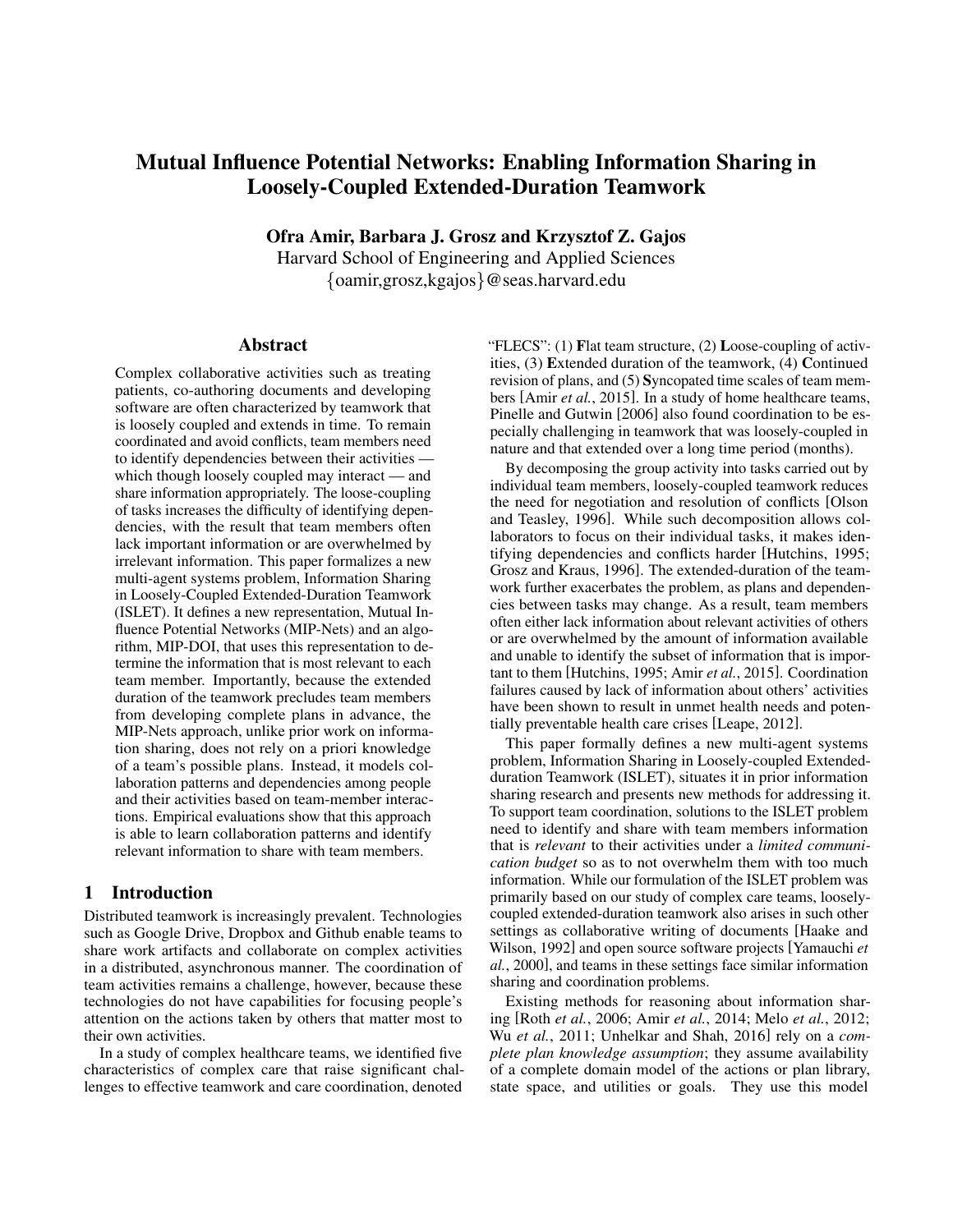and knowledge of a team's plans or policies to compute the value of information. Although some approaches assume only incomplete knowledge of agents' plans and use reinforcement learning [Zhang and Lesser, 2013; Barrett and Stone, 2015] or plan recognition [Kaminka *et al.*, 2002; Amir and Gal, 2013] to infer other agents' plans or parts of the environment model (e.g., transition and reward functions), these approaches still assume a known planning domain (i.e., known state space and actions in MDP frameworks, or known plan library in plan recognition approaches). In many distributed human teamwork settings, such plan models are rarely explicitly specified. For example, the complex health care teams we studied might agree on high-level treatment goals but never fully specify a long-term plan [Amir *et al.*, 2015; 2013]. The approach we present for ISLET problems does not rely on the complete plan knowledge assumption.

Furthermore, existing approaches typically address settings with relatively short-term execution time-frames and tightcoupling of activities. Loosely-coupled teamwork that extends over longer time periods presents both a challenge and an opportunity. *The challenge*: extended-duration teamwork requires continuous revisions to achieve goals. For example, the final structure of a document often emerges only after several iterations by authors, and treatments for patients with chronic conditions evolve over time. *The opportunity*: while team members' activities may change over time, their overarching responsibilities and collaboration patterns typically persist. For example, while a neurologist might change prescribed treatments, she will likely continue to address the same types of medical problems, and to have similar dependencies with other providers' treatments.

Our approach utilizes the extended duration of such teamwork to learn collaboration patterns from team members' interactions. We introduce a new representation, "Mutual Influence Potential Network" (MIP-Net), to model knowledge about such collaboration patterns. MIP-Nets are updated over time based on the system's observations of team member interactions. MIP-Nets implicitly represent role allocation (i.e., team members' primary responsibilities) and dependencies between different team members' activities. We develop the MIP-DOI algorithm which uses the MIP-Net structure to reason about information sharing decisions.

The paper makes the following contributions: (1) it formally defines ISLET, a novel class of information sharing problems; (2) it presents MIP-Nets, a new representation for modeling collaboration patterns and dependencies between team member activities; (3) it presents MIP-DOI, an algorithm for reasoning with MIP-Nets about information sharing; (4) it evaluates MIP-DOI, showing that it is able to share relevant information with team members.

# 2 The ISLET Problem

An *ISLET problem setting* comprises the following:

- $\bullet$  P: a set of collaborating partners. The set can change over time with partners joining or leaving the team.
- O: a set of objects that partners interact with. The set can change over time as a result of partners' actions.
- A: the set of act-types  $\{ADD, MOD, DEL\}$  for adding, modifying or deleting objects. These general domain independent act-types are specialized to domainspecific act-types in each application domain.
- S: interaction sessions of partners. A session  $s(p, t, (\langle a_1, o_1 \rangle, ..., \langle a_{|s|}, o_{|s|} \rangle))$  is defined by a triple: the partner acting, the time of the session, and a set of pairs of act-types and the objects they operate on  $(\langle a_i, o_i \rangle)$ <sup>1</sup>. For brevity, we denote a session recorded at time t as  $s_t$ .

The *ISLET problem* is to determine a set of objects  $O_{share} \subset O$ , where  $|O_{share}| = l$ , to inform  $p \in P$  about, given sessions  $s_1$  to  $s_{t-1}$  and the identity of the partner p who is starting  $s_t$ . The constraint on the cardinality of  $O_{share}$ (l), is a communication budget, which restricts the amount of information that can be shared, reflecting the need not to overwhelm partners with too much information. The objects in the set  $O_{share}$  should be *relevant* to the partner. The notion of relevance has been widely discussed in the literature on cognition and communication [Sperber and Wilson, 1987]. Intuitively, information is relevant if it will affect the partner's actions. The specific definition of relevance, however, is domain dependent.

To illustrate ISLET settings, we will use the example of a collaborative writing scenario in which a group of researchers (the  $P$ ), comprising Alice, Bob and Chris, writes a grant proposal together. In this scenario, the set of objects (O) includes the paragraphs of the proposal. Specializing to the domain and applying act-types  $(A)$  to objects yields such actions as writing new paragraphs, removing paragraphs or editing paragraphs. Sessions  $(S)$  are added over time as Alice, Bob, and Chris edit the document, and the set  $O$  evolves as paragraphs are added or deleted. P can also evolve over time; for instance Dan might join in writing the proposal.

On Monday morning  $(t_{10})$ , Alice  $(p_1)$  edits the document, taking the following actions: modifying paragraph 3  $(\langle MOD, o_3 \rangle)$ , deleting paragraph 4  $(\langle DEL, o_4 \rangle)$  and adding a new paragraph ( $\langle Add, o_5 \rangle$ ). These actions together constitute the session shown in Figure 1(a). The following day, Chris begins editing the document. In this example, the ISLET problem is to choose the set of paragraphs to share with Chris. For example, if  $l = 2, O_{share}$  should include the two paragraphs that have changed since Chris last edited the document and that are deemed most relevant to Chris' activities.

## 3 Mutual Influence Potential Networks

MIP-Nets represent interactions between partners and objects and dependencies between different objects. In a MIP-Net, partners and objects are represented by nodes. A particular partner  $p \in P$  and an object  $o \in O$  are represented by nodes  $n_p$  and  $n_o$ , respectively. Henceforth, we use p when referring to a particular partner and o for a particular object.

Particular nodes  $n_p$  and  $n_o$  are connected by an edge if p performed an action on o. The edge weight corresponds to the extent of the interaction: if p takes many actions that

<sup>&</sup>lt;sup>1</sup>We use only the  $\langle a_i, o_i \rangle$  pairs to emphasize that the partner and time are the same for all actions taken in a single session.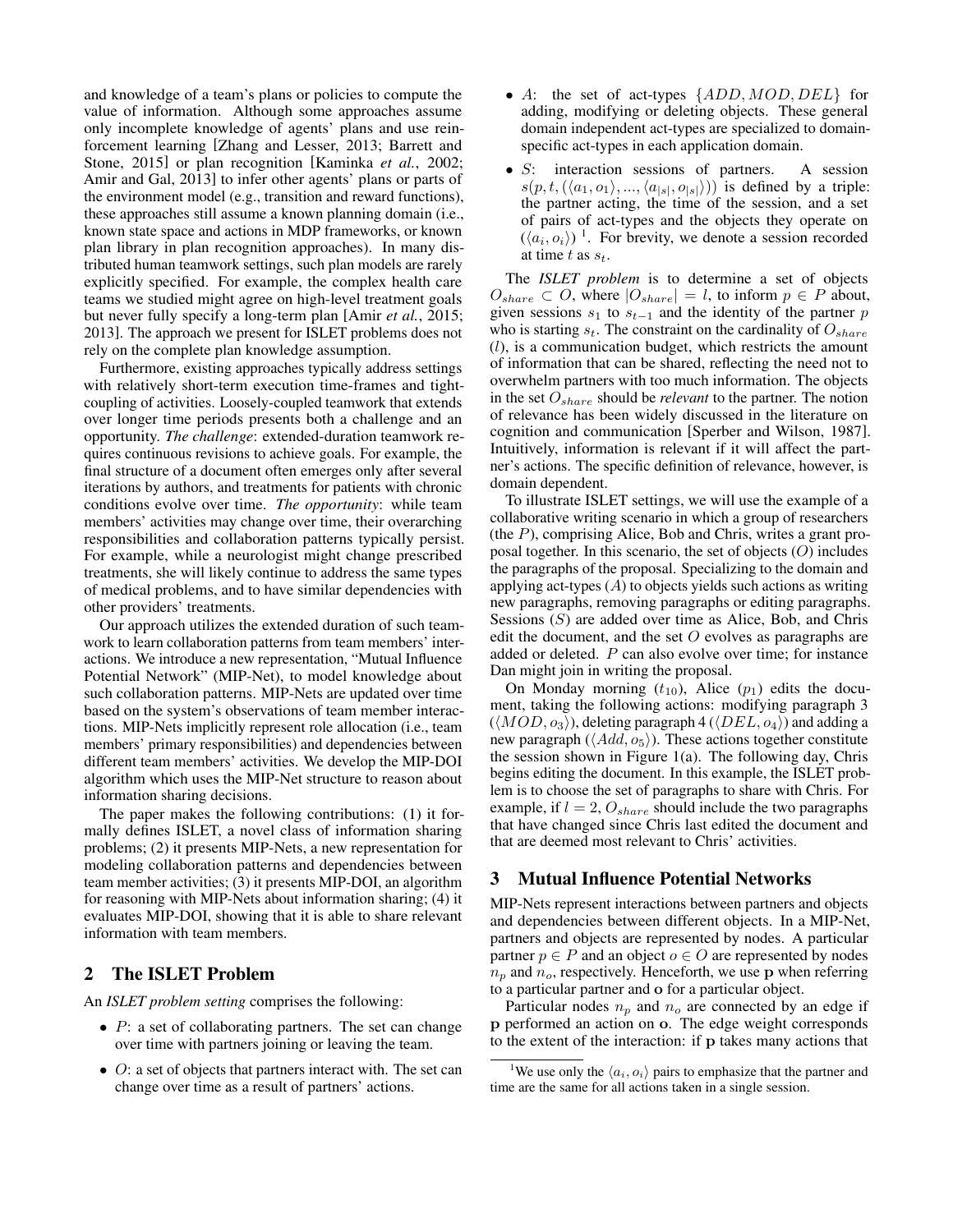

**Figure 1:** (a) An interaction session  $s_{10}$ ; (b) The MIP-Net after sessions  $s_1 - s_9$ ; (c) The updated MIP-Net after session  $s_{10}$ .

affect object o, this will be reflected by a high weight on the edge connection  $n_p$  and  $n_o$ . Thus, the weights on such edges represent information about team members' responsibilities, which we will refer to as "role allocation". Similarly,  $n<sub>o</sub>$  and  $n_{o'}$  are connected by weighted edges based on the frequency of the objects they represent being modified in the same sessions. Edges connecting object nodes thus represent object dependencies, i.e., the extent to which team members tend to change one object when they change the other. We refer to these object dependencies as the "task structure", because these groupings are likely to be a reflection of an underlying task. For instance, in a research paper, paragraphs reporting results in a Results section and in a Conclusion section might be frequently edited together as part of the same underlying task of adding new results to the paper. Importantly, this sense of task structure is much looser than that used in formal plan representations such as HTN.

Formally, a MIP-Net consists of:

- $N_P$ : a set of partner nodes.
- $N_O$ : a set of object nodes.
- E: a set of edges, each edge connecting a partner node with an object node or two object nodes.

Figure 1(b) shows a sample MIP-Net. Partner nodes and edges connecting partners and objects are shown in blue. Object nodes and edges connecting them are shown in red. Numbers on edges represent the edge weights.

MIP-Nets are constructed and revised over time based on partners' sessions. At the end of each session  $s_t$ , the MIP-Net is updated. The MIP-Net update procedure shown in Algorithm 1 first checks whether p is already represented by a node in the MIP-Net. If not, a new node is added to  $N_P$ (lines 1–2). Next, it iterates over all actions in the session; new object nodes are added as a result of ADD actions, and the weights of edges connecting  $n_p$  with object nodes representing objects on which that partner acted are incremented by 1 (lines 3–6). Similarly, the weights of edges connecting object nodes representing objects that the partner interacted with in the same session are incremented by 1 (lines 7–10). We note that nodes representing deleted objects persist in the MIP-Net as information about their connections can implicitly reveal dependencies between other objects.

To illustrate the MIP update procedure, consider the collaborative writing scenario described earlier: assume the MIP-Net at time  $t = 9$  is the one shown in Figure 1(b). Following  $s_{10}$ (Figure 1(a)), the MIP-Net is updated, yielding the network shown in Figure 1(c). As shown, a node representing  $o<sub>5</sub>$  was added to the MIP-Net and the weight on edges connecting  $p_1$ 

**Input:**  $s(p, t, (\langle a_1, o_1 \rangle, ..., \langle a_{|s|}, o_{|s|} \rangle))$ 1 if  $n_p \notin N_P$  then 2  $N_P = N_P \cup n_p$ 3 for  $a, o \in s$  do 4 | if  $a = ADD$  then 5 |  $N_O = N_O \cup n_o$ 6  $IncrementWeight(n_p, n_o)$ 7 for  $a, o \in s$  do 8  $\int$  for  $a', o' \in s$  do 9 if  $o \neq o'$  then 10 |  $|$  IncrementWeight $(n_o, n_{o'})$ 



(the node representing Alice) with  $o_3$ ,  $o_4$  and  $o_5$  were incremented. The weights on edges connecting all pairs of objects included in the session (e.g.,  $o_3$  and  $o_4$ ) were also incremented.

The computational complexity of this procedure is dominated by  $|s|^2$ , where  $|s|$  is the number of  $\langle a, o \rangle$  pairs in the session. The update procedure requires one iteration over the set of  $\langle a, o \rangle$  pairs to update the weights connecting  $n_p$  with nodes representing the objects interacted with during the session, and a second iteration over all pairs of objects  $o, o'$  that were interacted with in the session to update weights on edges connecting object nodes.

### 4 The MIP-DOI Algorithm

The MIP-DOI algorithm uses the MIP-Net to reason about information sharing in ISLET problem settings. To quantify the relevance to p of modifications to some object o, we use the concept of *Degree-Of-Interest* (DOI). Furnas [1986] defined  $DOI(x | y)$  as the degree of interest a user has in an item  $x$ , given that the user is focused on some item  $y$ , and computed it as follows:

$$
DOI(x | y) = \alpha \cdot API(x) + \beta \cdot D(x, y)
$$

 $API(x)$  is the *a priori* importance of item x that is independent of the user's identity, and  $D(x, y)$  is the distance between  $x$  and  $y$ . This notion of DOI fits our purposes, as collaborators will likely find value in information about objects that are closely related to objects they interacted with or currently focus on, as well as in information about objects that appear to be of significant importance to the team's activities as a whole.

Similar to Van Ham et al. [2009], we use a network-based DOI metric. In our formulation of DOI, we consider two different nodes as representing p's focus of attention: (1) the node representing the partner in the MIP-Net  $(n_p)$ , as the edges from  $n_p$  capture the extent of interaction between p and the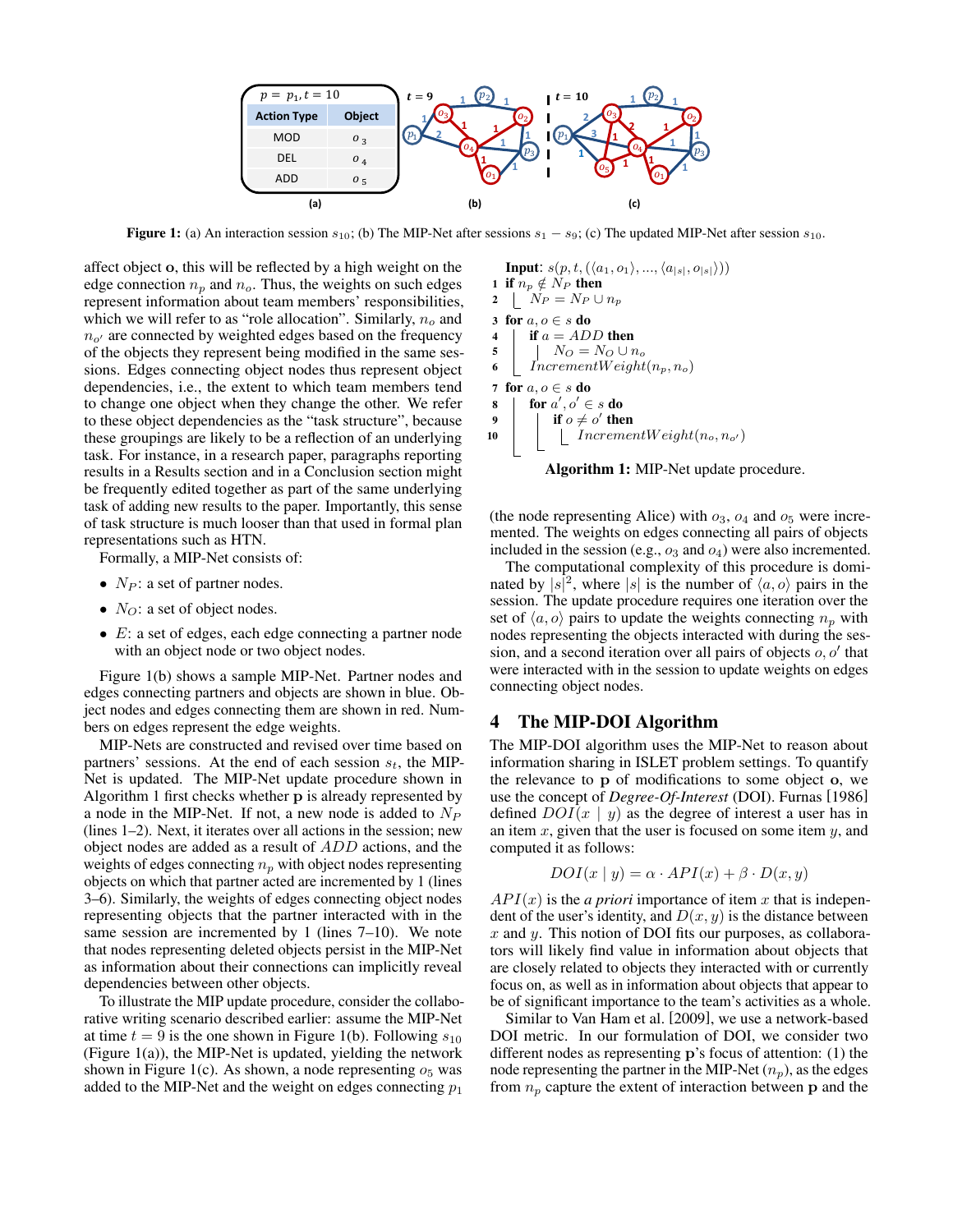different objects, and (2) the node representing the object that the partner acts on at the beginning of a session, denoted  $o<sub>f</sub>$ for "focus object". In many settings, information about  $o<sub>f</sub>$  is available to the system (e.g., observing the paragraph Alice starts editing) and can be integrated in the DOI computation. In sum, we measure DOI by computing:

$$
DOI(o | p, o_f) = \alpha \cdot API(n_o) + \beta_1 \cdot D(n_o, n_p) + \beta_2 \cdot D(n_o, n_{o_f})
$$

The distance values  $D(n_o, n_p)$  and  $D(n_o, n_{o_f})$  can be computed using various distance measures for networks. We used the Adamic/Adar proximity metric [Adamic and Adar, 2003], adapted to take into account edge weights. Network centrality metrics can be used to compute the *a priori* importance of an object node  $n_o$ . Our implementation uses  $deg(n_o)$  (the sum of weights on edges connected to  $n<sub>o</sub>$ ). Note that the importance of objects can change over time. For instance, if many partners interact with an object, its degree will increase and thus its centrality will increase. In this paper, we focus on analyzing the effect of each of the parameters  $\alpha$ ,  $\beta_1$  and  $\beta_2$  rather than on optimizing their values. We discuss ways to set these values in Section 6.

To determine the set of objects  $O_{share} \subset O$  to share with **p**, the MIP-DOI algorithm computes  $DOI(o | p, o_f)$  for each  $o \in O$  and chooses the l objects with the highest DOI. The computational complexity of MIP-DOI depends on the methods used to compute  $API$  and  $D$ . In our implementation it is dominated by  $|\tilde{O}|^2$ .

### 5 Empirical Methodology

We undertook two types of evaluation: (1) an analysis of Wikipedia revision histories, and (2) collaborative activity simulation.

The Wikipedia analysis tested the ability of MIP-DOI to predict the paragraphs that partners would edit because we cannot directly assess the relevance of shared information using only historic data. This evaluation assesses the ability of MIP-Nets to capture useful signals from partners' interactions in real-world settings. It provides indirect evidence of the ability of MIP-DOI to identify relevant information, assuming authors would have had interest in changes to paragraphs they intended to edit.

The collaborative activity simulation was conducted for two reasons. First, it provides a ground truth for assessing the relevance of information. Second, collaborative activities can vary in many aspects, including the size of the group, frequency of interactions and coupling of tasks. For example, Wikipedia articles are written by a large number of authors with a small percentage of the authors making the majority of contributions, while academic papers are typically written by a much smaller number of authors who act in a more coordinated way (e.g., they might divide responsibilities for different sections). Software projects hosted in GitHub also differ significantly in the nature of the collaboration on projects [Kalliamvakou *et al.*, 2014]. Some projects include a small group of collaborators that contribute fairly equally, while others have one or two main contributors and a large number of developers who only make a single contribution. In healthcare, the role allocation

among care providers is much more strict due to their specialization. The simulation enables exploration of the effects of such aspects of teamwork in a controlled environment.

#### 5.1 Wikipedia Revision Analysis

In the context of Wikipedia articles, the article authors constitute the group of partners  $P$ ; the edits made in a single Wikipedia revision constitute a session (each revision is done by a single author); the paragraphs of an article correspond to the set of objects O. We define the following prediction task: given sessions  $s_1$  to  $s_{t-1}$  and the identity of the partner p who is the editor of revision  $s_t$ , predict the paragraphs (objects) that will be edited in session  $s_t$ .

We use the approach we developed in prior work to track paragraphs across revisions [Gehrmann *et al.*, 2015], as a paragraph can change its relative position over time but should still correspond to the same object. Since we do not have access to the focus object  $o<sub>f</sub>$  (the data does not include the order of edits), we consider only the *a priori* importance of each object (paragraph) and proximity to the partner's node (i.e.,  $\beta_2 = 0$ ).

We evaluated 3 configurations of MIP-DOI: MIP-DOIcentrality ( $\alpha = 1$ ), MIP-DOI-partner ( $\beta_1 = 1$ ) and MIP-DOI-combined ( $\alpha = 0.5, \beta_1 = 0.5$ ), comparing them with 3 baselines: random ranking, ranking by recency of last edit to the paragraph, ranking by frequency of edits to the paragraph. Results were averaged over 24 articles sampled from Wikipedia's "featured" articles (high-quality articles chosen in a peer-review process). We measure precision  $@k$ , which is the prediction accuracy for the top ranked  $k$  paragraphs; a value of 1 means that all  $k$  paragraphs were edited in the next revision. Given space limitations, we only report precision@5. Similar trends were obtained for other values of k.

The first row of Table 1 shows precision@5 values obtained by the different algorithms. All MIP-DOI configurations outperformed the baseline predictions. The differences between each pair were statistically significant ( $p < 0.01$ ). We note that the random baseline achieves reasonable precision because many paragraphs get edited in each revision. (Articles are not very long and thus authors can edit significant parts of the article in each revision.)

Of the MIP-DOI configurations, MIP-DOI-centrality achieved the highest precision; its precision was 26% higher than that of the random baseline. MIP-DOI-partner also outperformed all other baselines, but considering the proximity to the partner node did not improve accuracy on average compared to MIP-DOI-centrality. This result on Wikipedia data is not surprising for several reasons. First, Wikipedia editing is an extremely decentralized activity: there is typically no clear role allocation on Wikipedia because partners do not coordinate their activities, articles are relatively short and the sections of an article often do not require specialization. As a result, authors typically edit all sections of articles and do not focus on particular sections. Furthermore, most authors only make a single revision. However, as the second row of Table 1 shows, for 8 of the articles (typically longer articles), information about the identity of the partner did improve the precision. This result suggests that for groups collaborating on more complex tasks and that operate in a more organized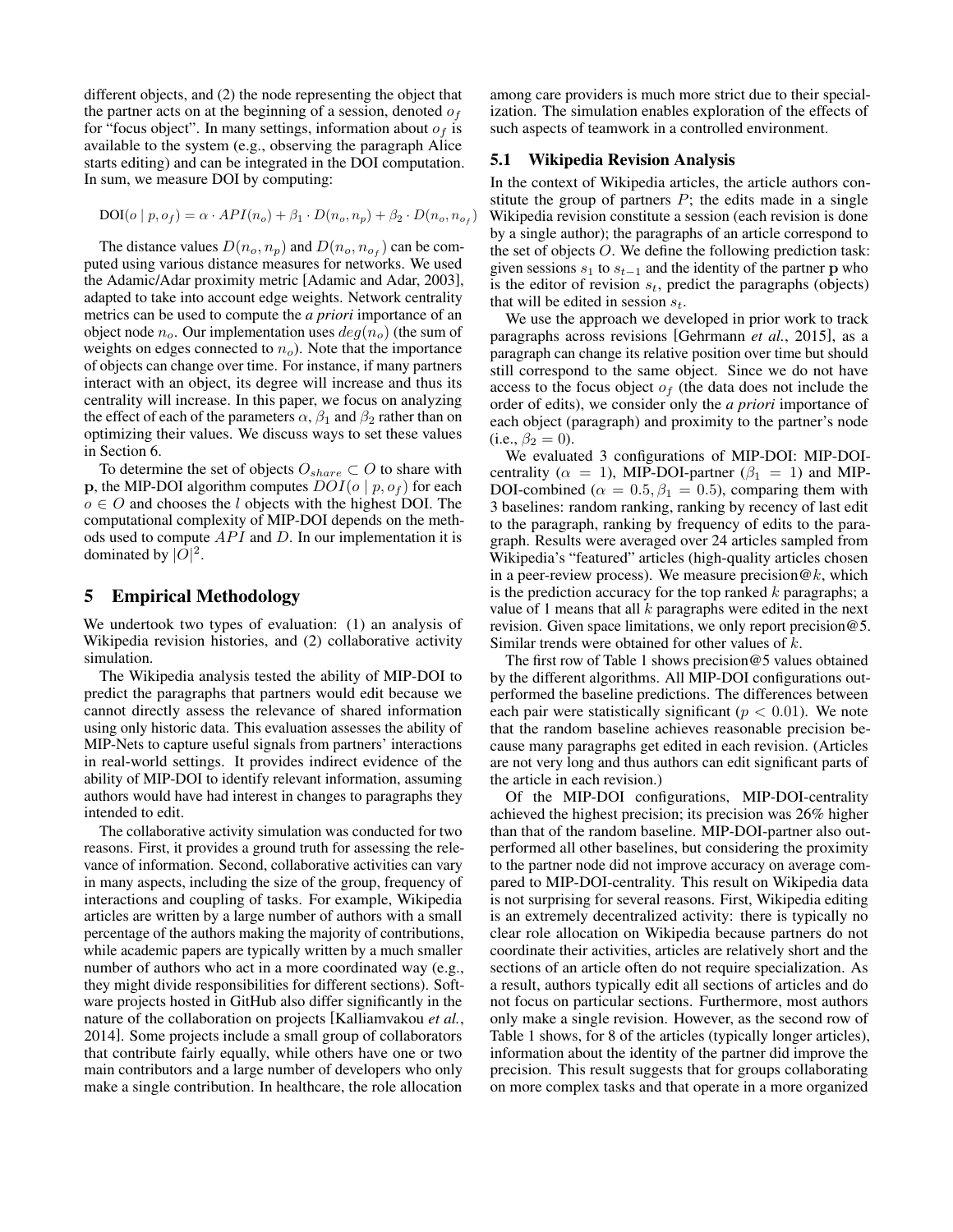|                   | MIP-DOI-partner | MIP-DOI-combined | MIP-DOI-centrality | Random | Recency | Frequency     |
|-------------------|-----------------|------------------|--------------------|--------|---------|---------------|
| Precision $@5$    | 0.814           | 0.843            | 0.87'              | 0.695  |         | $0.7^{\circ}$ |
| Highest precision | $(4.2\%)$       | $(29.1\%)$       | $16(66.7\%)$       |        |         |               |

Table 1: Precision@5 and the number of articles for which an algorithm achieved the highest precision.

manner (e.g., explicitly divide tasks), both the proximity of objects to the partner and the centrality of objects will contribute to assessing the relevance of information about objects to particular partners.

## 5.2 Collaborative Activity Simulation

We designed a collaborative activity simulation in which a group of partners  $(P)$  are faced with a constraint satisfaction problem that abstracts the type of coordination problems that arise in collaborative activities. In the simulation, the partners collaboratively color a graph  $G(V, E)$  using a set C of colors such that no two neighboring vertices are assigned the same color. Constraints on the colors of neighboring vertices correspond to a group's need to align their activities. For example, in the writing scenario, a paragraph summarizing the results in the introduction of the paper must align with the results described in the results section. In healthcare, a choice of a course of treatment for one condition can constrain treatment of other conditions due to conflicting effects.

We formulate this collaborative activity as an instance of an ISLET problem as follows:

- $P$ : collaborating partners.
- $O$ : graph vertices.
- A: The act-types  $MOD$ ,  $DEL$  and  $ADD$  are instantiated as follows:  $mod(v, c, c')$  changes the color of v from c to c', where  $c, c' \in C$ .  $add(v)$  adds a new vertex  $v'$  as a neighbor to an existing vertex v.  $del(v)$  removes vertex  $v$  from the graph.
- S: Interaction sessions: thesession  $s(p, t, (\langle a_1, o_1 \rangle, ..., \langle a_k, o_k \rangle))$  consists of the changes made to the graph by  $p$  at time  $t$ .

For simplicity, in this section we describe a simulation in which the set of objects is constant (i.e., only the MOD act-type is used). To test the robustness of MIP-DOI in dynamic settings, we also evaluated it in a simulation that included $ADD$  and  $DEL$  action types, for which we obtained similar results (omitted for space considerations).

Importantly, our goal is not to propose a new distributed algorithm for solving CSP problems. Rather, the algorithm's task is to determine what information about vertices' colors to share with each partner before the partner decides which actions to take. To reflect the information that would be available in real-world settings, the algorithms do not have access to the graph structure  $(G)$ . They only know about the existence of objects (vertices) that partners interacted with and their colors, but do not have information about edges.

Partners know the graph structure (i.e., the edges between vertices), but do not know the current color of a vertex unless it was shared with them, and they assume a vertex's color has not changed until they receive new information. This reflects the ISLET setting in that partners might know what potential dependencies exist between different objects, but not the current state of the different objects. They thus might not be aware of conflicts. For example, Alice might know that there is mutual dependency between different sections of a proposal, but not be aware of inconsistencies in current versions of the sections without reading them.

To reflect the loosely-coupled nature of teamwork, we assign to each partner a primary cluster of objects it interacts with. Further, we generate more edges (constraints) between objects that belong to the same cluster than between objects in different clusters, because in loosely-coupled teamwork we expect fewer dependencies between activities that are primarily assigned to different team members. We restrict the number of objects partners can modify in each turn to model the time constraints that typically exist in real-world teamwork (e.g., Bob cannot edit the entire document in one session). Table 2 lists the parameters that operationalize these teamwork characteristics.

In each round of the simulation procedure, shown in Algorithm 2, the partners take turns modifying vertex colors, as follows: (1) In turn, each partner p chooses a *focus object*, denoted  $o_f$ , and a set of k objects to modify denoted  $O_{modif\,y}$ (line 3). The object  $o<sub>f</sub>$  is chosen from the partner's primary cluster with probability  $pr_{primary}$  (and from a different cluster with probability  $1 - pr_{primary}$ ). The remaining  $k - 1$ vertices in  $O_{modify}$  are chosen in proportion to their distance from  $o_f$  in the graph, to reflect higher likelihood of partners carrying out activities that are closely related to each other in each session; (2) A set  $O_{share}$  of l objects to inform p about are chosen by the information sharing algorithm, given  $\mathbf{p}, o_f$ and sessions  $s_1$  to  $s_{t-1}$  (line 4); (3) The belief of p about vertices' colors is updated to reflect the shared information (line 5); (4) p chooses colors for objects in  $O_{modify}$ , such that the assignment minimizes the number of conflicts known to p, based on its updated belief (line 6); (5) The problem instance is updated to reflect the new coloring (line 7).

Input: P, problemInstance, k, l, maxRounds 1 while  $t < maxRounds$  do

```
2 | for p \in P do
3 \mid O_{modify}, o_f = pchooseObjects(k)4 | O_{share} = getObjectS\text{ToShare}(l, o_f)5 | p.updateBelief(O_{share})6 \vert s_t = p \n<sub>choose</sub> A \n<sub>edge</sub> B7 \mid \cdot \mid problem Instance.update(st)
8 t = t + 1
```
Algorithm 2: Graph coloring simulation procedure.

#### Evaluation Metrics

We consider an object  $o \in O_{share}$  relevant if there is an edge connecting o to at least one object in  $O_{modify}$ , as such information can directly affect p's choice of action. We measure precision ( $\frac{|O_{relevant} \cap O_{share}|}{|O_{share}|}$ ) and recall ( $\frac{|O_{relevant} \cap O_{share}|}{|O_{relevant}|}$ ).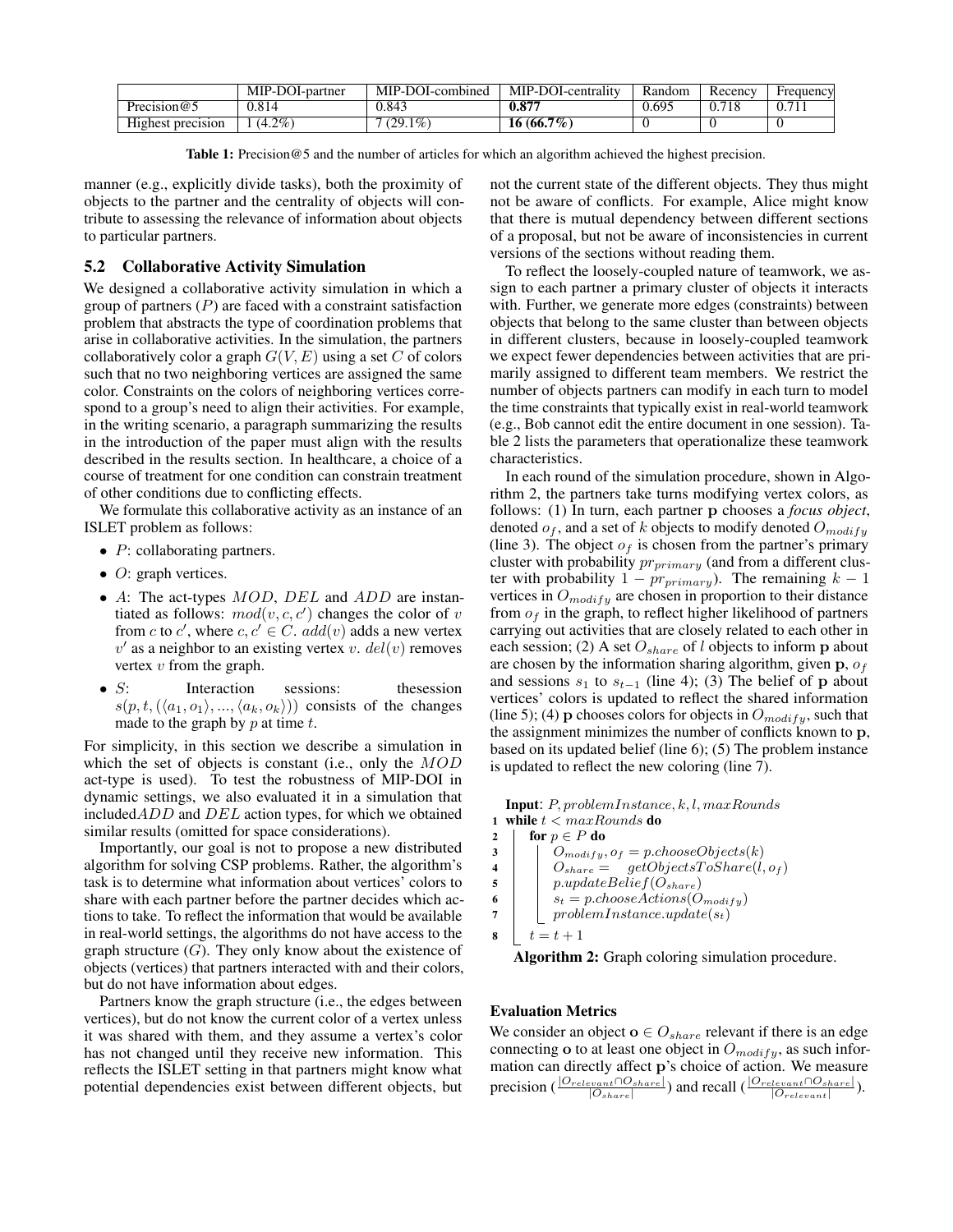| Parameter           | <b>Description</b>                                        |  |  |  |
|---------------------|-----------------------------------------------------------|--|--|--|
| P <sub>1</sub>      | Number of partners [5]                                    |  |  |  |
| Cl                  | Mean cluster size [10]                                    |  |  |  |
| $pr_{primary}$      | Probability $of$ is chosen from the primary cluster [0.8] |  |  |  |
| $pr_{within}$       | Probability of creating an edge between vertices in the   |  |  |  |
|                     | same cluster [0.3]                                        |  |  |  |
| $pr_{between}$      | Probability of creating an edge between vertices in dif-  |  |  |  |
|                     | ferent clusters [0.05]                                    |  |  |  |
| $k =  O_{modify} $  | Number of actions $p$ can take in a single session [3]    |  |  |  |
| $  l =  O_{share} $ | Number of objects that can be shared in a single session  |  |  |  |

Table 2: The parameters controlling simulation configurations. Values in brackets were used in the experiments Section 5.2.

#### Algorithm Comparisons

In addition to the baselines used in the Wikipedia analysis (random, recency and frequency), we evaluated an Omniscient algorithm which has access to the graph structure and chooses objects in proportion to their distance from  $o<sub>f</sub>$ . We evaluated MIP-DOI-centrality ( $\alpha = 1$ ), MIP-DOI-partner ( $\beta_1 = 1$ ) (as in Wikipedia evaluation), and MIP-DOI-focus which only considers objects' proximity to  $o_f$  ( $\beta_2 = 1$ ). The MIP-DOI and the baselines all consider objects to share with p only from the set of objects that have been modified by other partners since p last interacted with them.

#### Simulation Results

This section reports results of a simulation that used the parameter values shown in brackets in Table 2. The relative performance of the different algorithms was consistent across other parameter settings. Figure 2(a) shows the precision obtained by each of the algorithms with  $l = 3$ . Overall, all MIP-DOI configurations significantly outperformed all baselines except of course for the omniscient baseline which has access to the graph structure. As can be seen in the figure, of the MIP-DOI configurations, MIP-DOI-focus achieved the best performance. Over time, its performance becomes close to that of the omniscient algorithm as more information about the task structure is accumulated in the MIP-Net.

If algorithms do not have access to  $o_f$ , MIP-DOI-partner (proximity of objects to partners) still outperforms all other uninformed baselines, demonstrating that MIP-Nets effectively recover information about partners' role allocation (i.e., their cluster assignment). MIP-DOI-centrality, despite not incorporating the proximity of objects to  $o_f$  or p, still outperforms the other baselines, but achieves relatively low accuracy.

Figure 2(b) shows precision-recall curves for the algorithms. The curves were generated by varying the communication budget  $l$  between 1 (the leftmost points in Figure 2(b)) and the total number of changed objects considered for sharing. The results are aggregated starting from round 15, a point at which the MIP-Net has accumulated some information about partners' activities. As can be seen in the figure, all configurations of MIP-DOI significantly outperform the uninformed baselines. The gap between the performance of MIP-DOI-focus and the omniscient algorithm is relatively small when using very limited communication budgets ( $l \leq 3$ ), demonstrating that the MIP-Net representation can effectively distinguish between clearly relevant objects (high proximity to  $o<sub>f</sub>$ ) and clearly irrelevant objects (low proximity to  $o<sub>f</sub>$ ). For larger values of l, the MIP-Net representation is less capable of separating relevant and irrelevant objects and the difference between MIP-DOI

|                   | $\beta_2=1$ | $\alpha = 0.3, \beta_2 = 0.7 \mid \beta_1 = 1$ |           | $\alpha = 0.3, \beta_1 = 0.7$ |
|-------------------|-------------|------------------------------------------------|-----------|-------------------------------|
|                   | (focus)     |                                                | (partner) |                               |
| $t_0 - t_{14}$    | 0.40        | 0.45                                           | 0.33      | 0.36                          |
| $t_{15} - t_{99}$ | 0.69        | 0.55                                           | 0.42      | 0.39                          |

Table 3: Average precision obtained by MIP-DOI with different configurations in early and late rounds of the simulation.

and the omniscient algorithm is greater.

While MIP-DOI-centrality does not perform well, integrating  $\alpha$  (object centrality) with either  $\beta_2$  (proximity to  $\sigma_f$ , when  $o_f$  is known) or with  $\beta_1$  (proximity to the partner, when  $o_f$  is unknown) leads to improved performance in early rounds, as objects that are more central are likely to have more short paths connecting them with other objects, and thus higher probability of being chosen for  $O_{modify}$ . This can be seen in the first row of Table 3. However, once sufficient information about specific objects and partners' roles is accumulated, integrating  $\alpha$  results in lower precision (second row of Table 3).

Team members are likely to have more difficulty identifying relevant information about objects they interact with infrequently. Therefore, we examined the extent to which MIP-DOI is able to retrieve relevant objects that do not belong to partners' primary clusters. When using MIP-DOI-focus with  $l = 3, 72\%$  of the objects in  $O_{share}$  were from outside of the partners' primary clusters. Using MIP-DOI-partner leads to less sharing of information from outside the primary cluster (50%), as the DOI focuses on distance from the partner's node. MIP-DOI-centrality shares the most information from outside the primary cluster  $(87\%)$ , but at the cost of sharing many irrelevant objects.

These analyses were based on a specific configuration of the simulation, but the general trends in performance were robust across different parameter configurations of the simulation. We briefly describe qualitatively the effects of varying the simulation parameters on the performance of MIP-DOI.

**Team size:** varying the number of partners  $(|P|)$  does not substantially affect the performance of MIP-DOI-focus. More objects are changed at each turn, resulting in higher precision when using MIP-DOI-focus. Recall, however, does not increase because there are overall more relevant objects. The performance of MIP-DOI-partner degrades with increased team size, as it takes longer to learn the role allocation.

Cluster size: increasing the number of objects in each cluster  $(|Cl|)$  leads to lower precision of all MIP-DOI configurations, as it takes the MIP-Net longer to capture the dependencies (constraints) between objects and the roles of partners.

Number of modified objects: when increasing the number of objects a partner can change in a session  $(k)$ , there are two effects: on the one hand, more information is incorporated in the MIP Update procedure (as more actions are taken). On the other hand, the relationship between pairs of objects is less indicative of constraints between them (e.g., there is a higher likelihood of choosing more distant objects to change together with  $o_f$ ). Overall, the performance of MIP-DOI is similar across different values of k. Precision increases as there are simply more relevant objects, but recall does not.

Role allocation strictness: the strictness of role allocation is determined by  $pr_{primary}$ , that is, the probability that a partner chooses  $o_f$  from its primary cluster. The performance of MIP-DOI-partner is affected most by the changes to role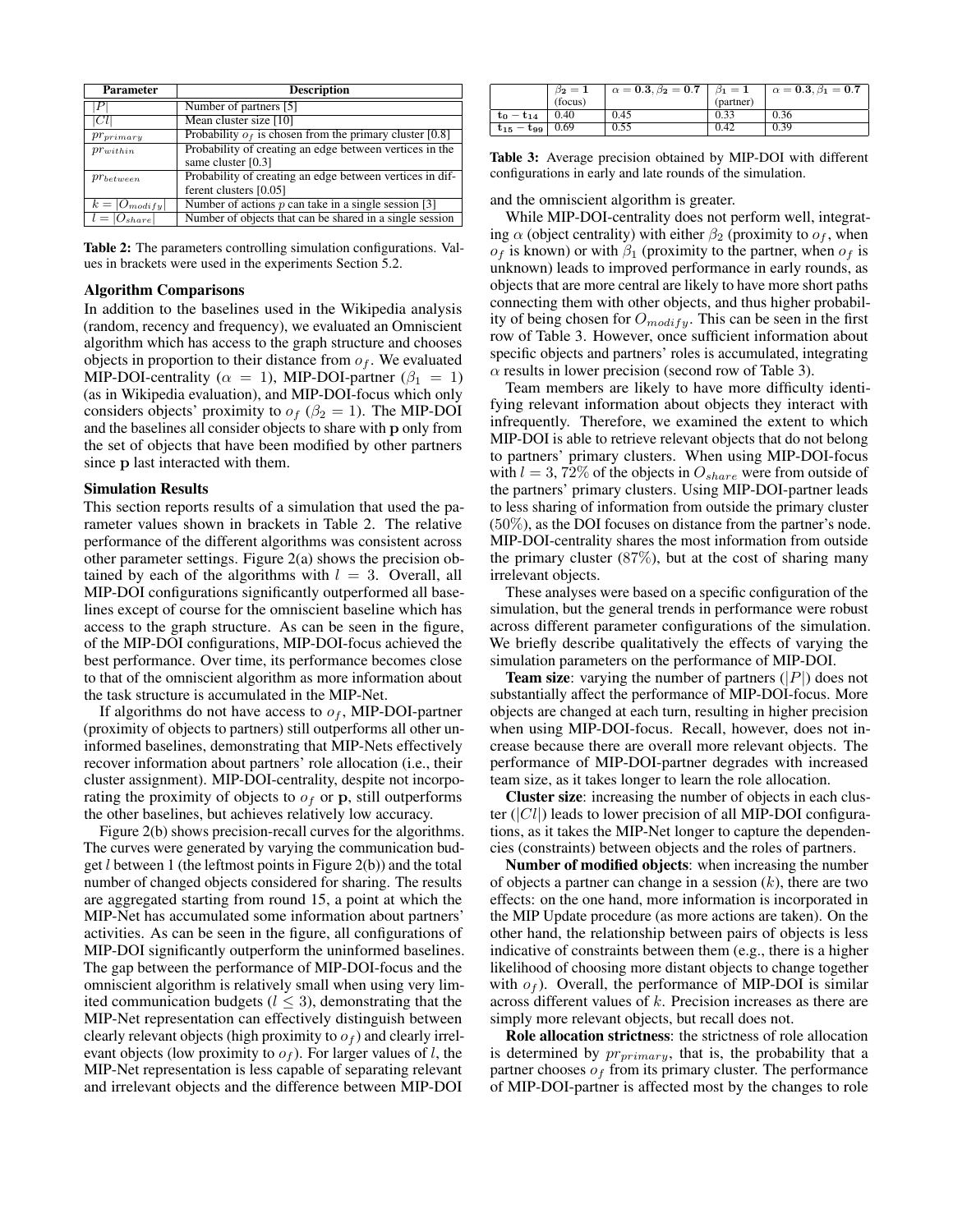

each point shows the precision and recall for a given communication budget (l) with results aggregated from rounds  $t_{15} - t_{99}$ .  $0.5$  runs each). (b) I recision-recall cur h 5 runs each). (b) Precision-recall curv Figure 2: (a) Average precision by round (10 different graph instances with 5 runs each). (b) Precision-recall curve generated by varying  $l$ ;

allocation: with more strict role allocation (higher  $pr_{primary}$ ), it is easier to capture the roles of different partners, and thus the proximity between object nodes and the partner node is more indicative of relevance. The other algorithms are not affected much by these changes. Their precision slightly decreases when increasing  $pr_{primary}$  as less relevant objects change between each partner's consecutive sessions, but recall remains similar.

**Graph structure**: the parameters  $pr_{within}$  and  $pr_{between}$ determine the likelihood of edges (constraints) connecting vertices in the same and in different clusters respectively. Generally, increasing both probabilities means that there are more edges in the graph, and thus more potentially relevant objects to share. Therefore, precision generally goes up with higher values of  $pr_{within}$  and  $pr_{between}$ , while recall does not. The exact effect depends on the specific values of these probabilities.  $pr_{between}$  in essence controls the level of coupling between partners' activities. With smaller values of  $pr_{between}$ , it becomes harder for MIP-DOI to learn about the dependencies between different partners' activities, and thus it becomes harder to share with a partner relevant information from *outside* that partner's primary cluster.

#### 6 Discussion and Future Work

This paper formalizes the problem of Information Sharing in Loosely-coupled Extended-duration Teamwork (ISLET), which arises in such distributed human teamwork settings as complex healthcare, collaborative writing, and collaborative software projects. In these settings, complete information about team plans is unavailable as teams rarely explicitly develop detailed plans for their activities. Our approach for identifying relevant information to team members does not rely on the complete plan knowledge assumption as prior approaches do. Instead, it utilizes the extended duration of the teamwork to learn about dependencies between activities and team members' roles. While our motivation for addressing this problem comes from human teamwork, the proposed approach also applies to groups of computer agents or mixed groups of people and computers in which complete plan models are not available. For example, in ad-hoc teamwork settings [Stone *et al.*, 2010], agents need to interact with other agents without pre-coordinating, and information sharing algorithms cannot rely on having complete plan models.

The results of our Wikipedia analysis demonstrate that MIP-Nets capture useful information about collaborative activities based on partners' interactions. The results of our simulations show that MIP-DOI can identify relevant information to share with team members. Two limitations to our approach require mention: First, it needs to accumulate some information about partners' activities before successfully identifying relevant information to share with partners (the "cold-start" problem). Second, since it learns collaboration patterns over time, it will not work well in settings in which role allocation and task dependencies change very frequently.

We plan to extend the algorithms in the following ways to address these limitations: (1) initializing a MIP-Net with partial information about the task structure and team members role allocation when such information is available, e.g., using medical ontologies [Pisanelli, 2004] in the healthcare domain, or using the hierarchical structure of a document in collaborative writing settings; (2) incorporating team members' feedback about the relevance of information that has been shared with them into the MIP-Net; (3) incorporating the extent of change to an object (e.g., the extent of change to a paragraph) as an additional component in the DOI computation, and decaying weights on edges over time to "unlearn" dependencies that have changed.

As demonstrated by our empirical evaluations, the contribution of the different MIP-DOI components depends on the nature of the collaborative activity. We plan to use optimization methods to set their weights, as well as to allow the users to adjust them with different queries. For instance, a user could request to see information about objects that are "closer" to her activities (high  $beta_1$ ), or information about objects that are generally important to the collaborative activity (high  $\alpha$ ).

We are currently integrating our algorithm in systems for supporting teamwork: in healthcare, it will be used to proactively notify care providers of information that is likely to affect their care activities in a system we have developed for monitoring care plans of complex patients. For writing, we are developing a Google Docs add-on that will provide an intelligent, personalized "diff" to authors.

# Acknowledgments

We thank Kobi Gal and Ece Kamar for their feedback on earlier drafts of the paper.